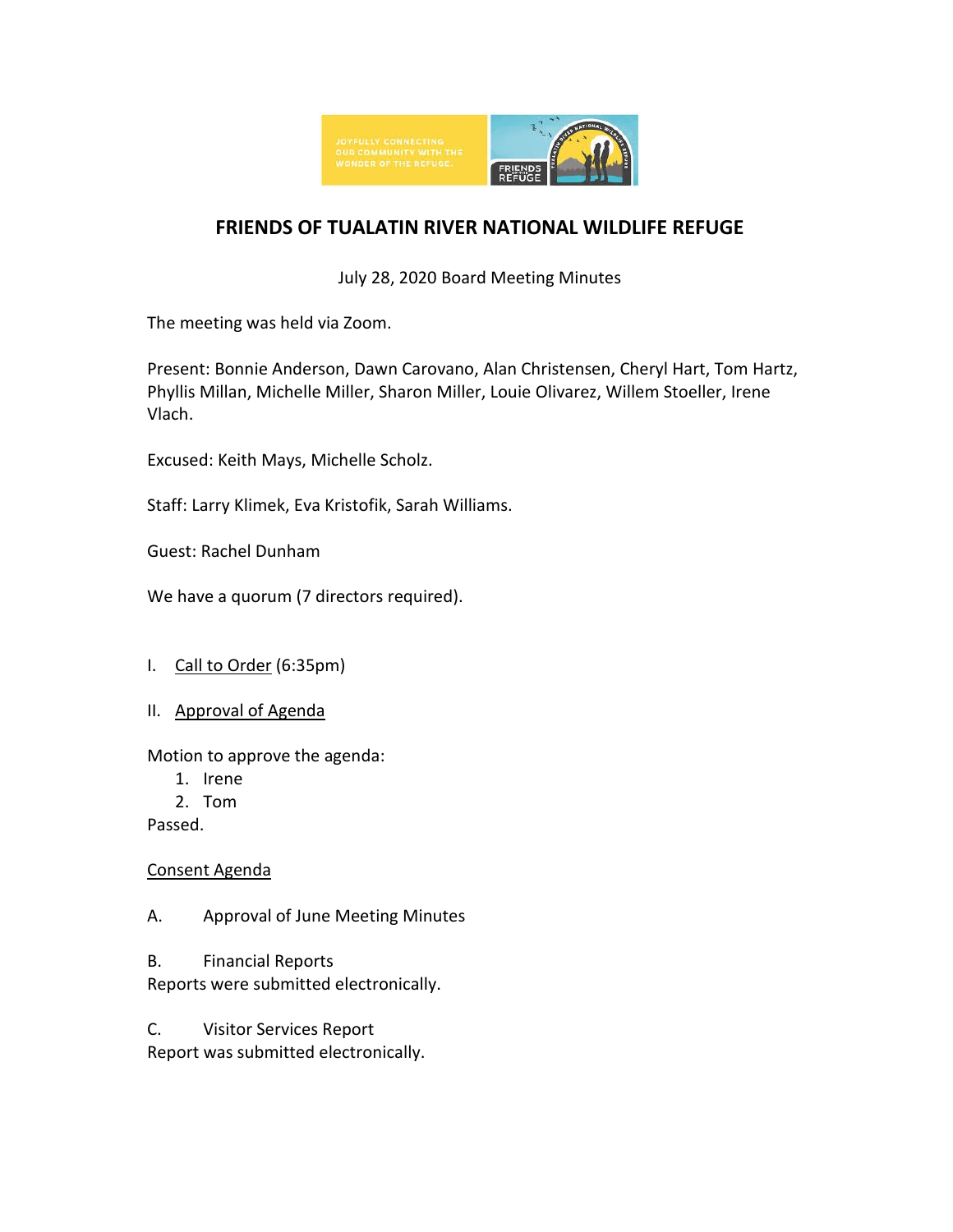### D. Photo Society Report

No report because the Society is not active in the summer. Meetings are set up for every month in the fall.

E. Restoration Report

Report was submitted electronically.

F. Membership Committee Report No report.

### G. Any additions / supplements to reports

Motion to approve the Consent Agenda and the reports:

1. Willem

2. Louie

Passed.

### III. Business

Information

1. Refuge update and status of Park Ranger hiring: Larry

Eva reported that the application period for the Park Ranger closed last Monday. She is expecting a list of potential applicants next week or the following week. It will be mid-September or more likely October, before someone will be starting work as the new Park Ranger. USFWS has started to welcome back a small number of volunteers for specific tasks.

The parking lot at Wapato will be completed by end of August. Restrooms still need to be set up. Curt is working on the hunting program. The hunt plan is not yet finalized. Public notices will be issued.

Natalie is weeding at 1P and 2P, with a couple of volunteers. All the plantings are doing well, at Wapato, along Chicken, as well as on 1P and 2P.

A soft opening of Wapato is tentatively scheduled for Nov. 1. Hunting should start mid-December. The grand opening is scheduled for April 10, which is at the tail end of the congressional recess, hopefully allowing Rep. Bonamici to attend. We also hope to have one of our Senators at the event. Cheryl reminded Larry that FOR would be happy to send an invitation to the director of USFWS. Since the proposed date coincides with the traditional date for the Native Plant sale, we might combine the two events, possibly have the plant sale at Wapato.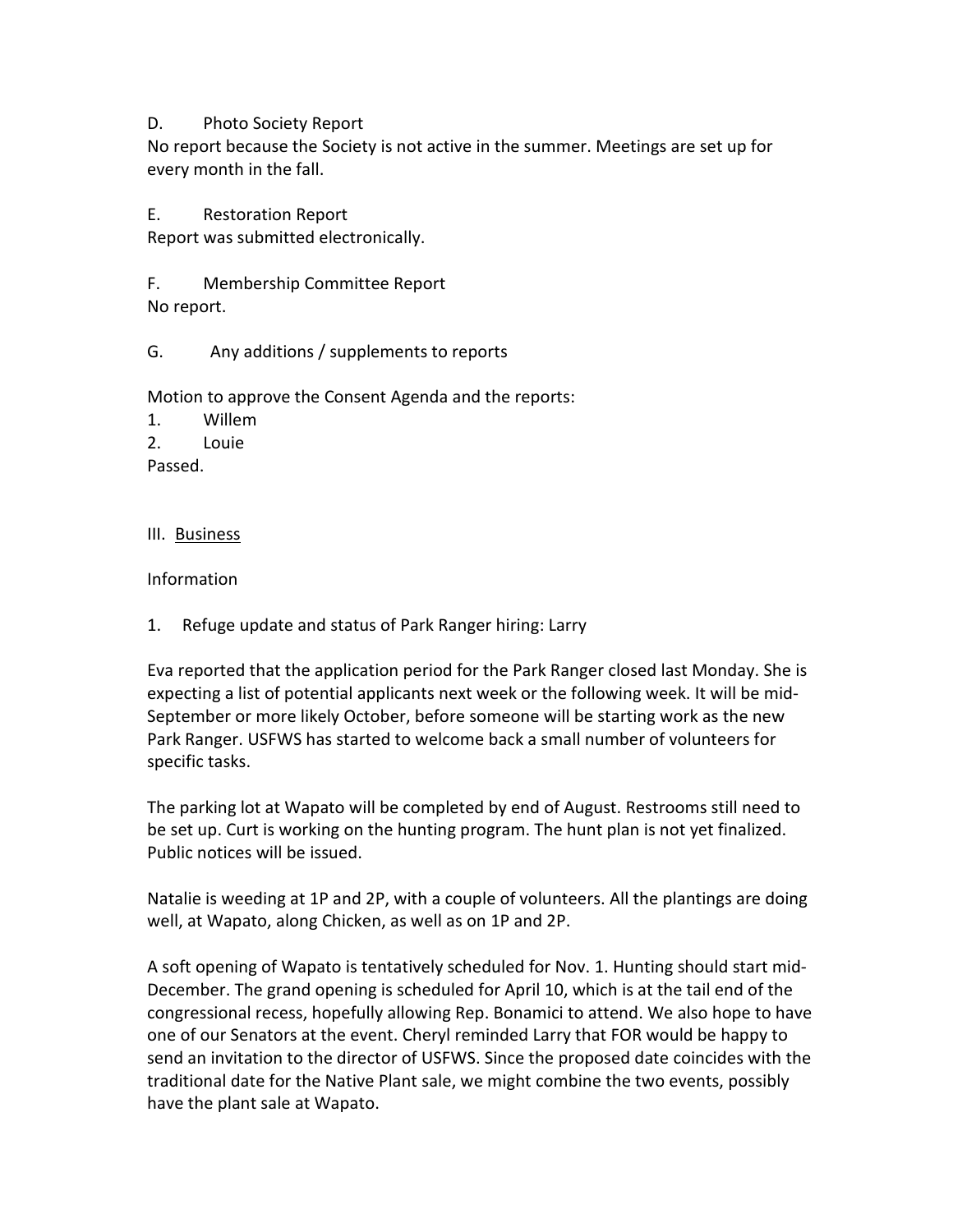The Youth hunt will take place at Tualatin River NWR and in the future there will probably also be one at Wapato.

We will consider reopening the Visitor Center when the 3 Metro counties get into the next reopening phase.

2. Budget forecast for FY21: Willem

We are facing a \$24,000 reduction in income for unrestricted expenditures. This is due to a forecast for substantially diminished individual donations, fewer memberships and the absence of store income.

The FY21 budget is to be approved at the next board meeting.

3. Further discussion of vision/mission/committees: Alan

The board members who developed the initial draft are planning to continue their work, drafting goals as a next step. Board members are encouraged to think about goals before the next call to offer them up during the discussion. Any additional board members who want to help should contact Bonnie.

It was suggested to send a survey to FOR members to find out about their vision for the Refuge.

In 2013 the Refuge developed a document with input from the Friends and the community. It includes goals and objectives. We could use it as a starting point for our process, as it covers many points that the Board discussed.

4. Funding needs and opportunities for coming year: Bonnie/All

We brainstormed about fundraising opportunities while the store must remain closed.

- 5. Ideas for next steps for DEI training: Alan/Bonnie/All
	- Invite people from communities of color to speak to us.
	- Bonnie will ask Jenna to draft a proposal for facilitated discussions based on materials focusing on DEI and Justice.
	- Sarah offered to write a document with a list of resources.
	- Bonnie will send the link to a video on Latinx engagement.